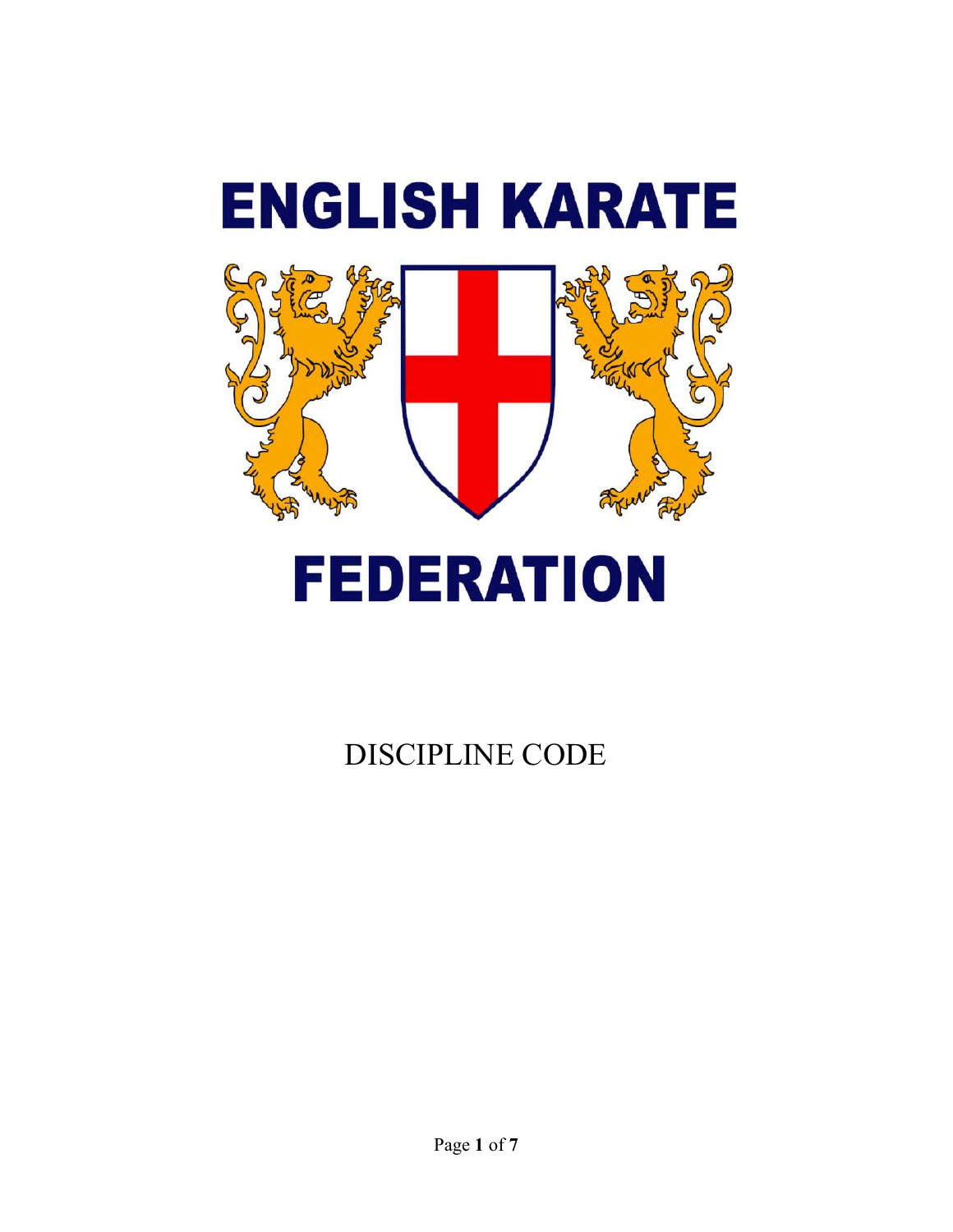In disciplinary matters, there will be a Disciplinary  $\&$  Legal Commission (DLC), a Disciplinary Tribunal (DT) and an Appeal Tribunal (AT)

The DLC has jurisdiction in all juridical and disciplinary matters; it can also provide advice on matters of English Karate Federation (EKF) interest. In disciplinary matters, the primary goal of the DLC is to appoint a DT, and where necessary an AT, to adjudicate in matters arising from a breach of EKF regulations, sporting, ethical or otherwise.

# ARTICLE 2

The DLC is headed by a Chair, appointed from time to time, by the Board of Directors. In each disciplinary case the DLC Chair will appoint a panel of three independent judges, who will form the DT. The Chair of the DLC will appoint, from among the three judges, a DT Chair, who will preside over the case concerned. In the case of an appeal, the DLC Chair will appoint a further three independent judges, again from the three, he will appoint an AT Chair. The DLC Chair may appoint an Investigator, prior to the formation of any DT. The brief of this Investigator will be to consider any allegation/s for substance, gather all relevant evidence and provide a full and comprehensive written report of their findings directly to the DLC Chair. The DLC Chair will then forward the report to the EKF Presenting Officer (Counsel) for their opinion as to whether disciplinary proceedings should take place and if so which charges should be laid against any association/individual. The resulting advice prepared by Counsel shall be sent direct to the DLC Chair for further action by the EKF.

# ARTICLE 3

The DLC will act as above, either upon their own initiative, upon request of the Board of Directors or a request from a third party. In this latter case, the Board of Directors will decide upon the acceptability of the request.

# ARTICLE 4

Any DT decision taken can be appealed, but must in the first instance be appealed before an EKF AT; any appeal of a decision of the EKF AT will be to the Tribunal and Court of Arbitration for Sport (TAS) in Lausanne, Switzerland.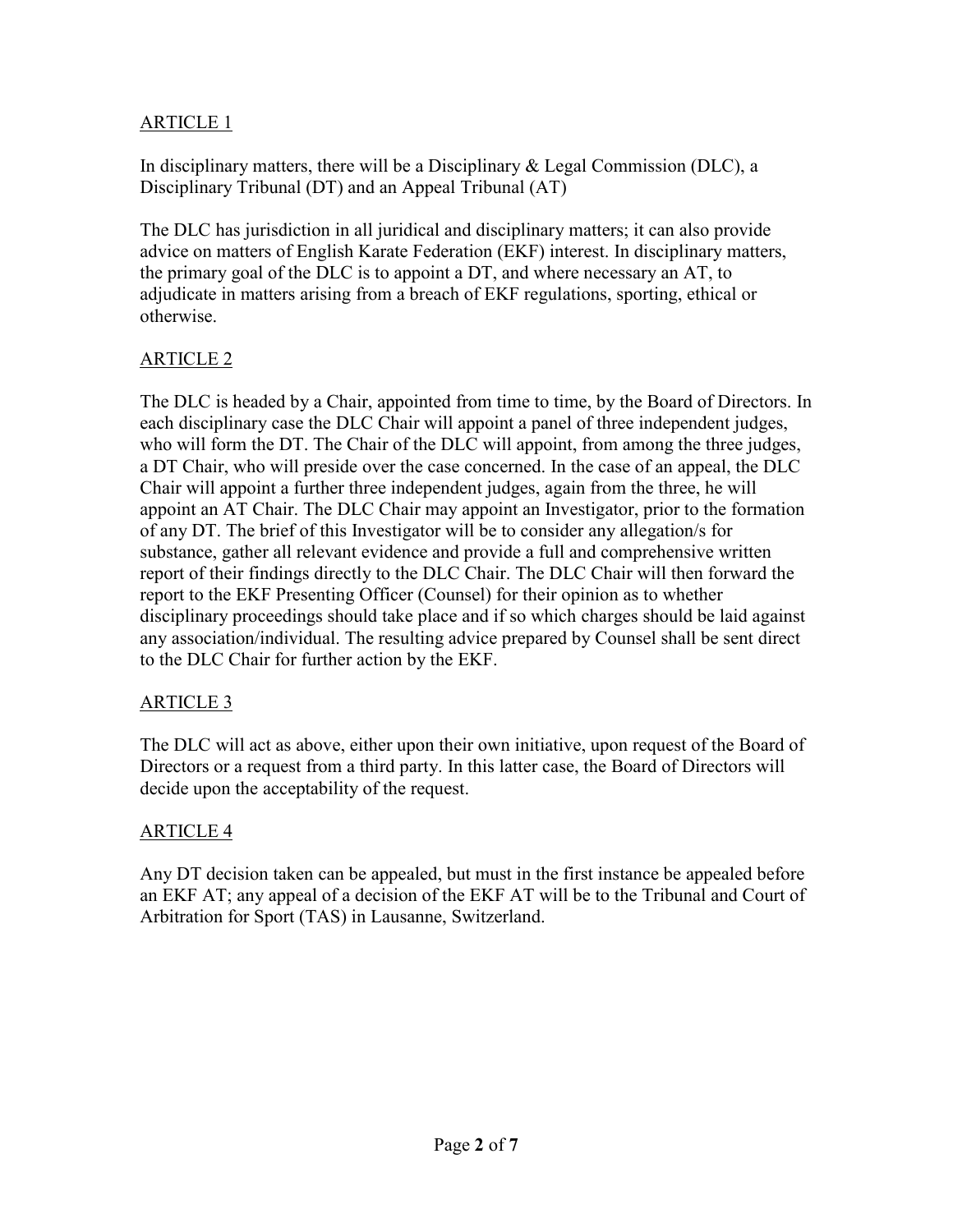The DLC will appoint a DT and where necessary an AT, review disciplinary rules and procedure, other than where the Referee Commission has jurisdiction (which covers the application of competition rules). This would include, but not limited to, disciplinary offences in relationship with the opening and closing ceremonies, incorrect behaviour of delegation members inside or outside the competition area, or any behaviour that is considered contrary to the ethics of Karate-do

#### ARTICLE 6

The DT has the power to institute disciplinary measures upon Associations, or Members (see Article 12).

#### ARTICLE 7

The AT has the power to affirm, alter or dismiss the decision of the DT. For the avoidance of doubt this can include increasing the penalty imposed, if the AT decides that the DT has been unduly lenient.

#### ARTICLE 8

The DLC Chair, or a person appointed by the DLC Chair, will survey the opening and closing ceremonies of the EKF National Championships, and will present a written report on any incorrect attitude or misbehaviour arising in these ceremonies to the DLC Chair.

#### ARTICLE 9

The DLC Chair will receive and register any violation and sanction that is presented by the Chair of the Referee Commission. This will be centrally held, any violation/sanction can be used in any future proceedings in the determination of sanctions/penalty only.

#### ARTICLE 10

The DT meetings will be convened and called for by the DT Chair.

#### ARTICLE 11

The DLC chair will appoint a DT in the case of a violation of the rules, to proceed with any investigation, interview or correspondence for the purpose of taking appropriate action.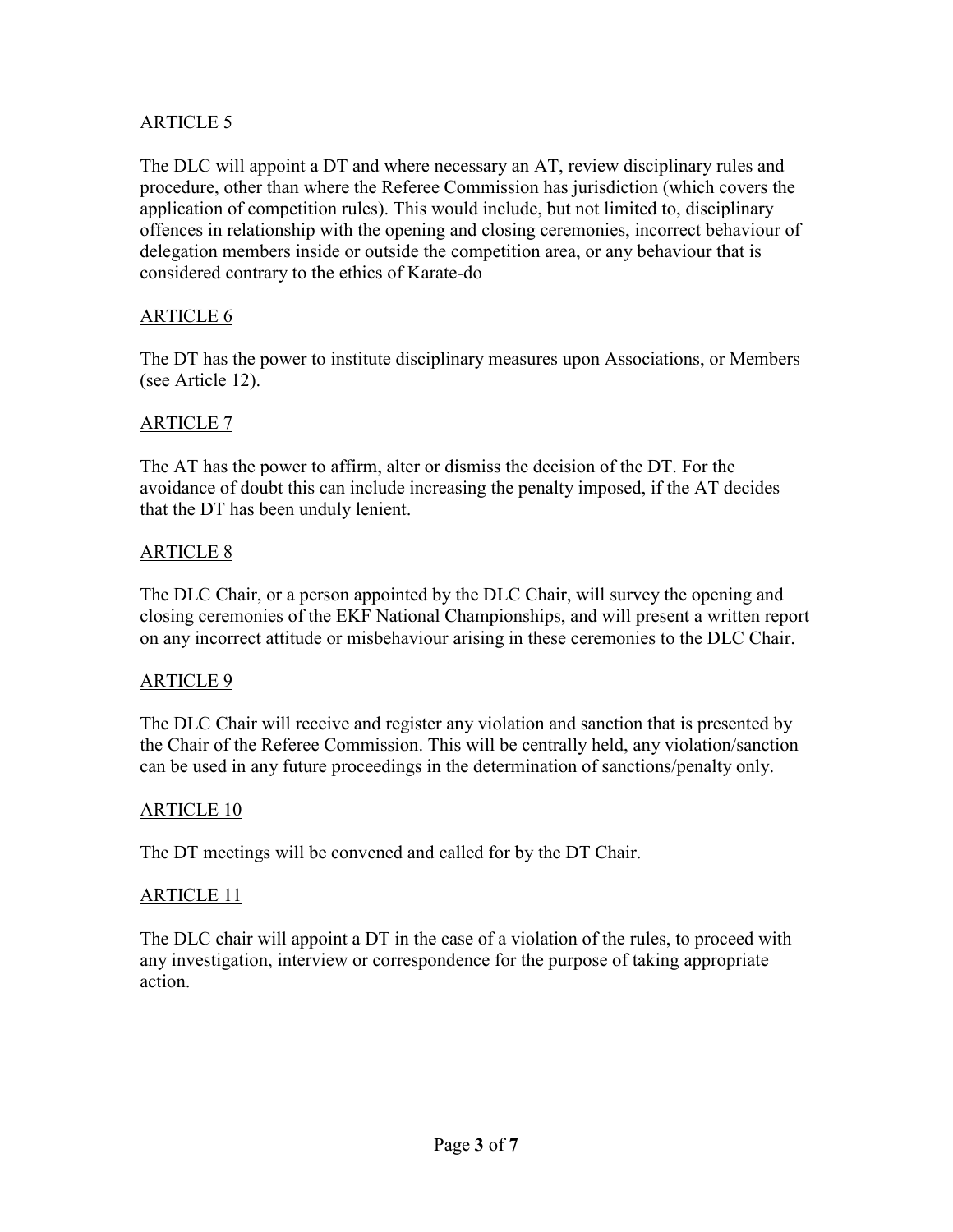The disciplinary penalties are

- Warnings
- Reprimands
- Sport penalties (under the form of temporary ban from participation in competitions,
- courses, Dan gradings, etc)
- Financial penalties
- Suspension
- Expulsion

# ARTICLE 13

The members of a Disciplinary Tribunal (DT) have the obligation to be discreet and not to disclose to any other party the outcome of their investigations. The members of a DT cannot take part in any instance or case where members of their own Association, their family, or persons having a link with them are involved. It is the responsibility of each DT member to bring any conflict of interest to the notice of the Chair of the DLC and withdraw from a case when a conflict of interest is apparent. In this instance, the Chair of the DLC will appoint another member.

# ARTICLE 14

In general the proceedings will be presented in writing; however the Chair of the DT may decide to call those concerned in person before the Tribunal. Any party facing sanctions may at their own request and at their own expenses have the right to an oral hearing and if they desire to do be accompanied by a lawyer or third party acting as their "friend". Information exchanged between the parties and the Tribunal may be through all modern media including telephone, fax. E-mail, etc. In the event of an oral hearing, the Chair will set the hearing date and will take into account a reasonable period which will allow the parties to properly prepare their case.

# ARTICLE 15

During any DT or AT proceedings the EKF will be represented by a Presenting Officer (Counsel) who will present the case on behalf of the EKF and also advise the tribunal as to the rules governing both the proceedings and any disposal available to it.

# ARTICLE 16

The Tribunal will decide by majority vote. The deliberations will take place at a DT meeting, or if the three DT members agree, by telephone, fax, e-mail, etc.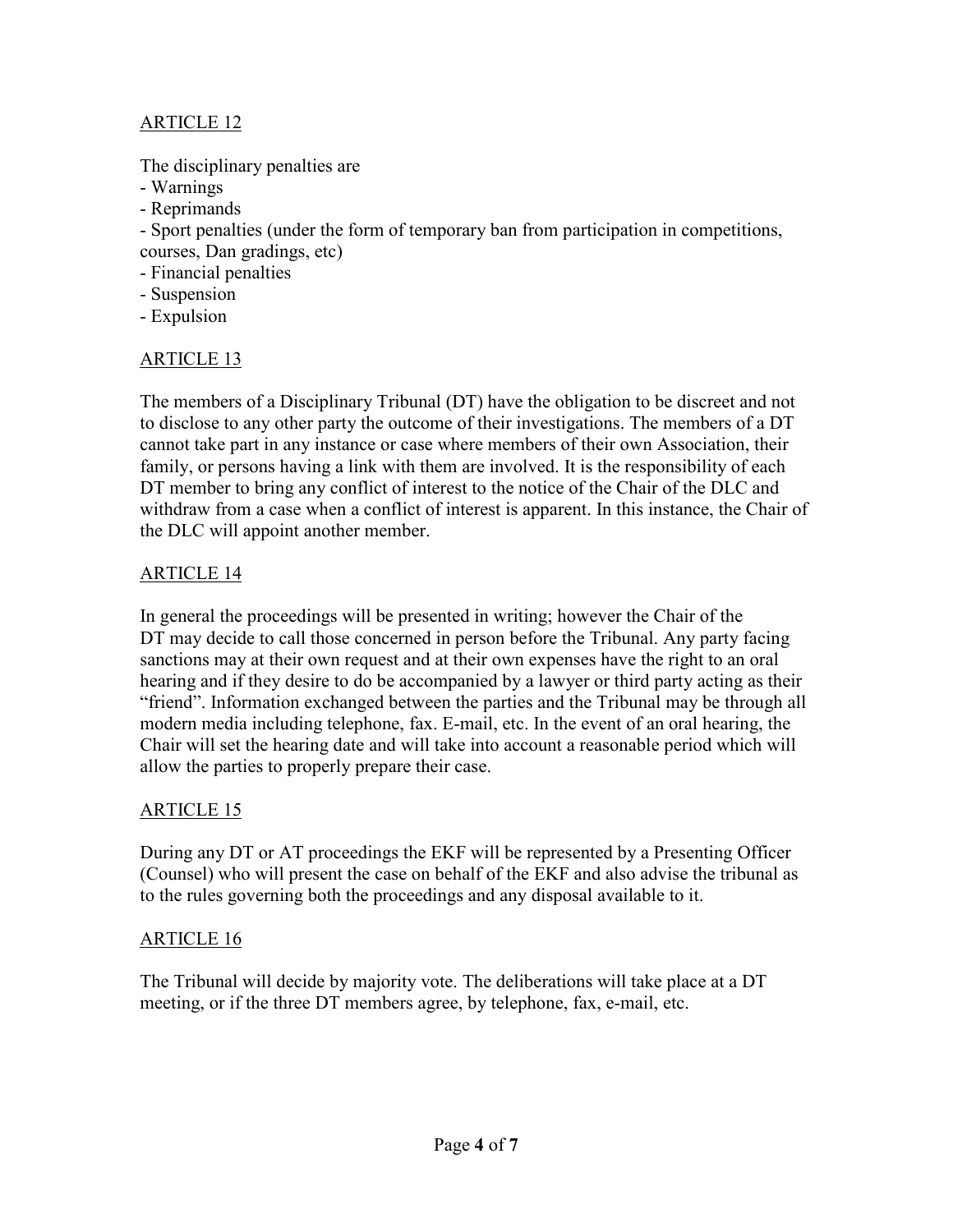Any proceeding heard in person will be recorded. A transcript of the hearing shall be made available to any appellant and the appellant forum.

#### ARTICLE 18

The decisions of the DT are final, subject to any appeal. Those concerned can, within twenty-one days of receiving the written notification receipt, appeal to the EKF Appeals Tribunal (AT). A notification receipt shall be deemed served, if by post, two days after posting 1<sup>st</sup> class, to the Secretary of the association concerned, or if involving an individual, to that individual's last known address, or via email or fax

#### ARTICLE 19

The decision of the AT may within twenty one days of the decision being made be appealed to the Tribunal of Arbitration for Sport (TAS). A certified copy of the decision made by the AT will be served on appellant within 48 hours of the finding. The rules governing appeals to TAS/CAS will wholly apply to the AT decision.

#### ARTICLE 20

Any appeal will not suspend the DT decision. If an appeal is lodged, the DT, may in the interests of fairness and justice suspend the sanction imposed, if it feels just to do so, pending the hearing of the appeal by the AT. The AT has a like power.

#### ARTICLE 21

The Minutes will be signed by the Chair of the DT.

#### ARTICLE 22

No DT or AT hearing will be open to the public. Only those immediately connected with the hearing will be admitted, that is to say, those facing disciplinary action, those representing such person/association and any witnesses called to give evidence.

#### ARTICLE 23

The decisions of the DT will apply to all EKF members, whether individuals, clubs, or Associations.

#### ARTICLE 24

If a case demands and is deemed of such gravity, the Chair of the DLC may decide upon the provisional suspension of those concerned until the case is heard by the DT. The DT will decide whether to keep or to lift this suspension until the final decision.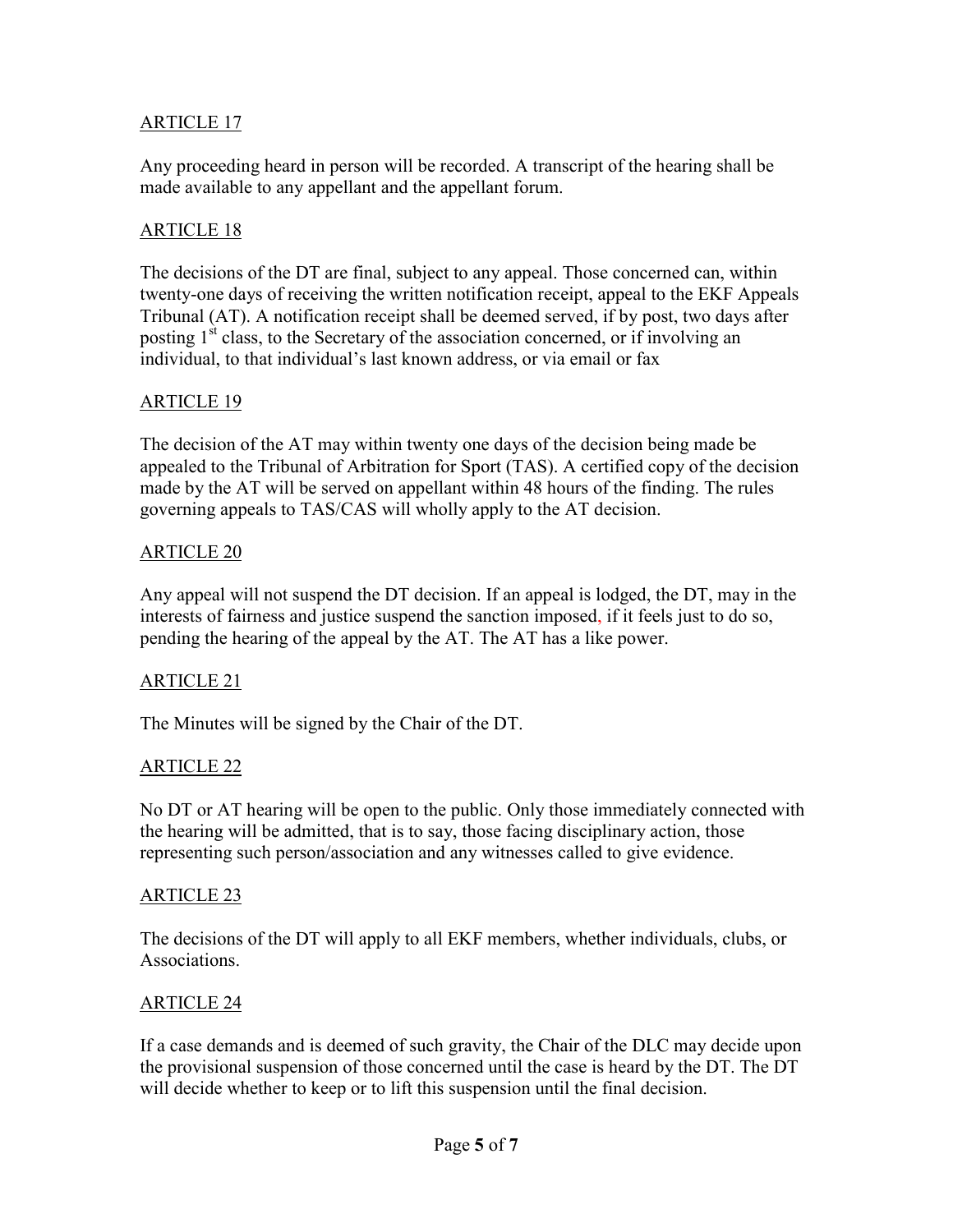The Chair of the DLC may ask each Association to supply a list of judges competent in juridical and/or sporting matters. The judges need not be EKF members. However in any three judges panel there must be at least one EKF member.

#### ARTICLE 26

The DLC Chair's responsibility is to control the development and regularity of the procedures, and to take appropriate measures to insure the fair operation of the process.

# ARTICLE 27

The DLC is not a body for appealing the sanctions imposed by the National Federations

#### ARTICLE 28

The DT, once appointed for a case, appoints one of its members as secretary, studies the dossier, transmits it to the parties concerned, requests an answer, and fixes a reasonable deadline for the procedural stages.

Notification of the outcome will be sent to those concerned in such a manner that receipt can be proven. In cases of address difficulties, it will be considered sufficient that notification is sent to the Association of those concerned.

#### ARTICLE 29

The applicable legislation will be English Law.

#### ARTICLE 30

In the case of any offence committed by competitors or Referees during a competition, the Chair of the Referee Commission may impose an immediate suspension. The issue will be transmitted to the DLC Chair as soon as possible.

#### ARTICLE 31

As a general rule the members of a DT panel will make every effort to resolve all matters in their hands within a reasonable time and in any case within a period of 6 months.

#### ARTICLE 32

The DT may impose in its rulings the payment of the DT panel costs. When acting to resolve conflicts between National Federation members, it may rule that one or both parties should bear the costs.